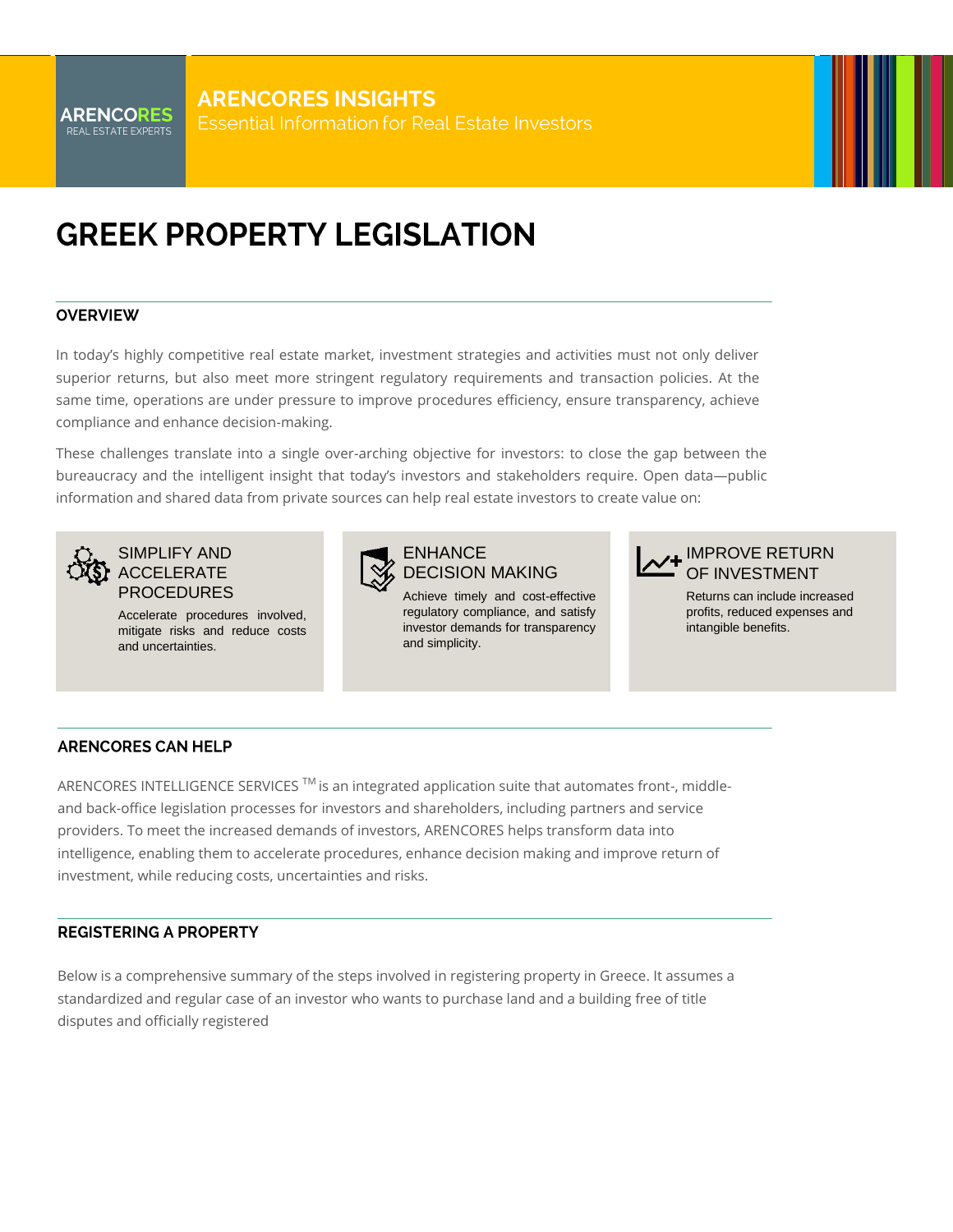## PROCEDURE

#### **1. Receive site visit by the engineer**

 $\rightarrow$ An inspection by an engineer is required for the new topographic site plan to be drafted.

### **2. Obtain a topographic site plan and a certificate for the absence of non-licensed construction by the engineer**

- After the inspection in Procedure 1, it is necessary to issue a recent  $\left\langle \right\rangle$ topographic diagram depicting the boundaries of the property (new site plan) sealed and signed by the engineer. The plan shall be submitted to the notary public a few days before the conclusion of the sale contract. Given that the property has been owned by the seller for 10 years, we may easily assume that the topographic site plan used for the previous transaction (the acquisition of the property by the current seller) is still valid and therefore there is no need for a new topographic site plan.
- $\mathcal{E}$ In addition, according to Law No 4178/2013, a certificate from an engineer and a declaration of the seller are needed, stating that there are no illegal constructions or planning offences in the property being sold.
- **3. Search of information in the Land Registry and preparation of the sale agreement by a lawyer**
- A lawyer conducts a search of information in the Real Estate office and then  $\geq$ prepares the sale agreement. Only lawyers are entitled to conduct a search in the Real Estate Office.
- $\mathcal{E}$ From 1/1/2014 the involvement of lawyers is not required by law but it tends to remain a common practice for transfer of commercial properties.
- $\left\langle \right\rangle$ According to the new Lawyer's Code, the lawyer's fee is freely agreed with the clients by means of a written agreement. In the absence of such an agreement, the new Lawyer's Code provides a new schedule of fees which is included as Annex II of the new Code.

#### **4. Seller obtains tax clearance certificate about the seller and certificate about the Real Estate Unified Tax from the tax authority**

 $\geq$ The seller should provide a Tax certificate issued by the competent Tax Authority, according to Law 1882/1990 . The certificate assures that the seller has been paying his taxes accordingly. The tax certificate may also be obtained by the notary public.

#### **DID YOU KNOW**

While 70% of real estate companies believe it is important to provide property owners with transaction reporting only 23% do so for their own investors.

Source: Survey by ARENCORES (Transforming Data into Intelligence, February 2016)

> View real estate revenue dashboards for complete performance and valuation reporting



# **ARENCORES**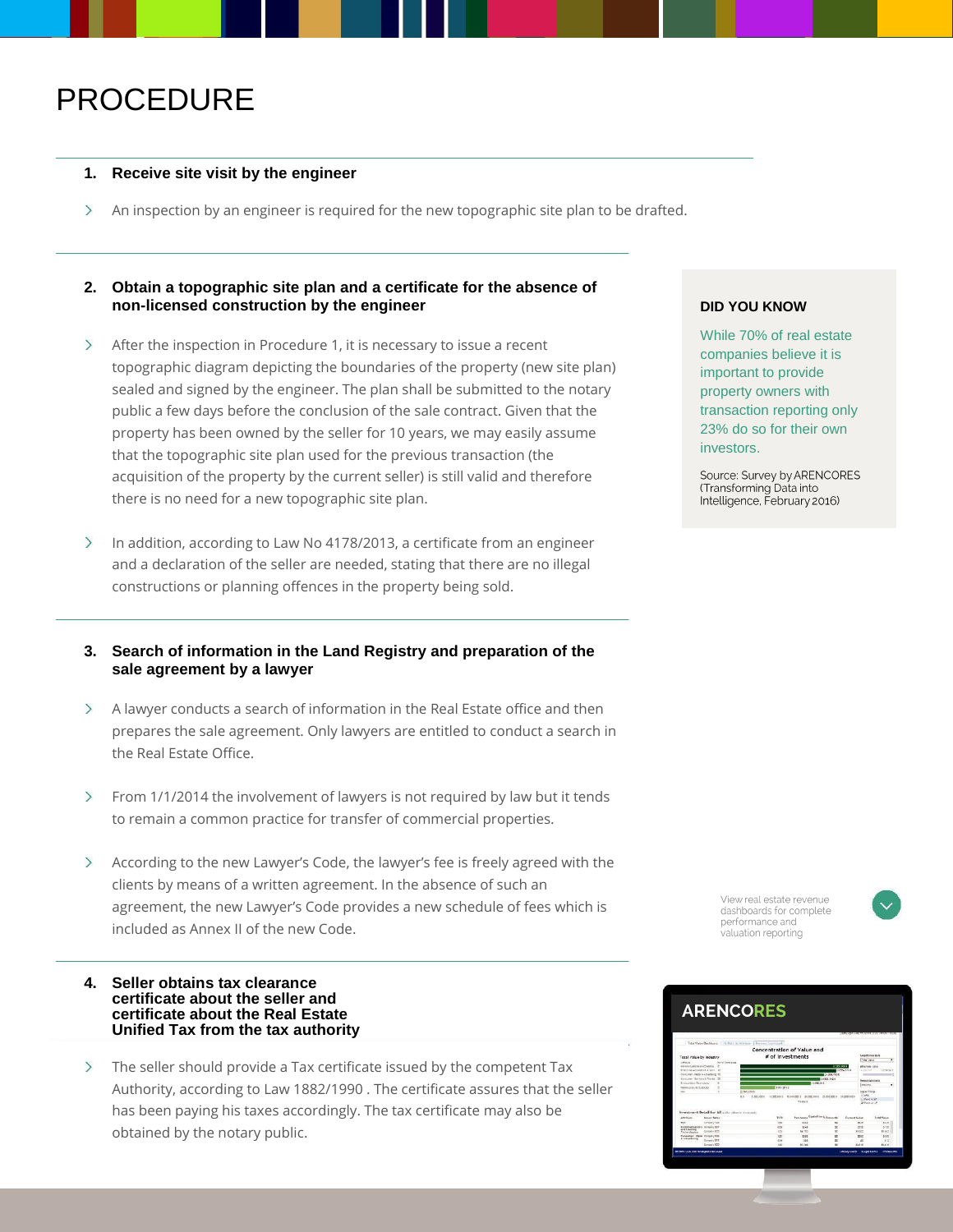$\sum$  In addition, since January 2014, a Unified Real Estate Property tax is introduced for the natural person or legal entity that acquires any right over a real estate. In order for the notarial deed of the real estate transfer to be valid, the taxpayer has to provide a tax certificate stating that he/she has paid off the Unified Real Estate Property tax over the past 5 years with regard to the real estate at issue.

#### **5. Seller obtains a certificate from Social Security Institute**

The seller must obtain a certificate of good standing from the Social Security Institute, which assures that the seller (company) has been paying its social security.

#### **6. Payment of property transfer tax at the Tax Authority**

- $\sum$ Parties obtain a copy of the declaration made before the Tax Authority competent in the locality of the property verifying that the buyer has paid the property transfer tax. According to Article 11 of L.4223/2013 concerning the Single Property Tax, which replaced the previous provisions of L.3842/2010, the transfer tax imposed on the buyer is 3% of the transfer price of the property. Furthermore, according to the provisions of the new Income Tax Code (L.4172/2013) any income equal to the added value deriving from a transfer of property (the term "added value" in this case means the difference between the price the seller had paid to obtain the property and the amount he/she receives when selling the same property), is subject to the 15% capital gains tax.
- $\geq$ According to the provisions of Article 43 of the latest Income Tax Code, if the seller is a natural person, this tax equals to 15% of the above described income from the property transfer. In this case the tax is collected in advance by the notary, who shall pay it to the Tax Authority. If the seller is a legal entity, according to the provisions of Article 58 par. 1 of the new Income Tax Code the legal entity shall include the price of the property transfer at the end of the financial year to its income declaration (which turns the tax payable to income tax rate at 26%.

#### **7. Deliver the draft of the sale agreement to the Bar Association**

- According to the new Lawyer's Code of Practice an attorney's participation at the conclusion of the contract is entirely optional for all contracting parties, irrespective of the value of the contract.
- $\geq$ However, this is still a common practice for commercial properties. In the latter case, the draft of the sale agreement is delivered to the Bar Association of the Lawyers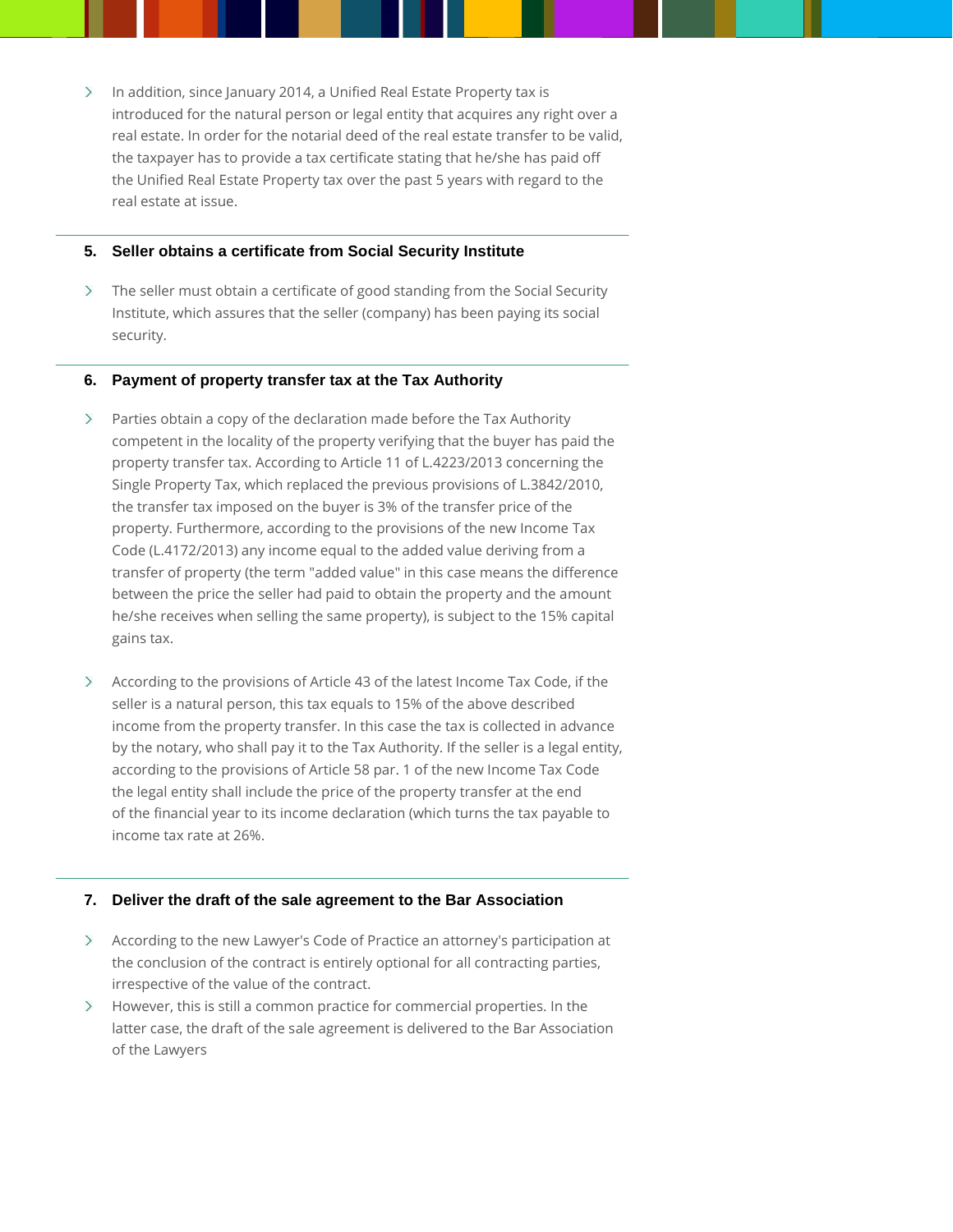#### **8. A notary public notarizes the sale agreement and prepares the transfer deed**

- $\sum$ The notary notarizes the sale agreement and prepares the public deed in the presence of the parties and their lawyers, who must also sign. The notary checks up on the documentation which legitimizes the legal representatives of the contracting parties (i.e. Minutes of the Board of Directors regarding the representation of the company published in the Government Gazette, Minutes of the Board of Directors and notarized Power of Attorney regarding the authorization of the contracting party to act on behalf of the company and execute a sale agreement regarding the specific real estate), the ID's of seller and buyer and attaches to the Public Deed the documentation obtained in the previous Procedures.
- $\rightarrow$ The documentation includes: (i) Site plan or Cadastral extract, (ii) Declaration of the engineer that the buildings have been built in accordance with the building permit or that any divergence has been legalized, (iii) Sale agreement, (iv) Tax clearance certificate, (v) Certificate that the Real Estate Unified Tax for the last 5 years for the specific property has been paid (vi) Building's certificate of energy efficiency if required (vii) Social Security certificate (viii) Verification of payment of transfer tax (ix) Copy of the building license.

#### **9. The deed is recorded under the name of the buyer at the Land Registry**

As per article 369 of the Greek Civil Code, contracts relating to real property  $\left\langle \right\rangle$ (such as a purchase document) must be drafted and executed by and before a notary public. The public deed is delivered to the Real Estate Office to be recorded under the name of the buyer. At the same time, parties request a property certificate, an ownership certificate, a non-opposition certificate and a records certificate from the Real Estate Office. The transfer of deeds usually takes place during the day of application.

#### **10. Registration of the transfer in the Cadastre (ktimatologio)**

 $\left\langle \right\rangle$ The transfer is registered in the Cadastre. During this period the Registrar checks the legality of the deeds' transfer by using the cadastral database.

#### **DID YOU KNOW**

More than half of real estate partners say it takes too long for their systems to prepare a complete view of their portfolio

Source: Survey by ARENCORES (Transforming Data into Intelligence, February 2016)

Compare properties historical data prices in real time for smart investment decisions